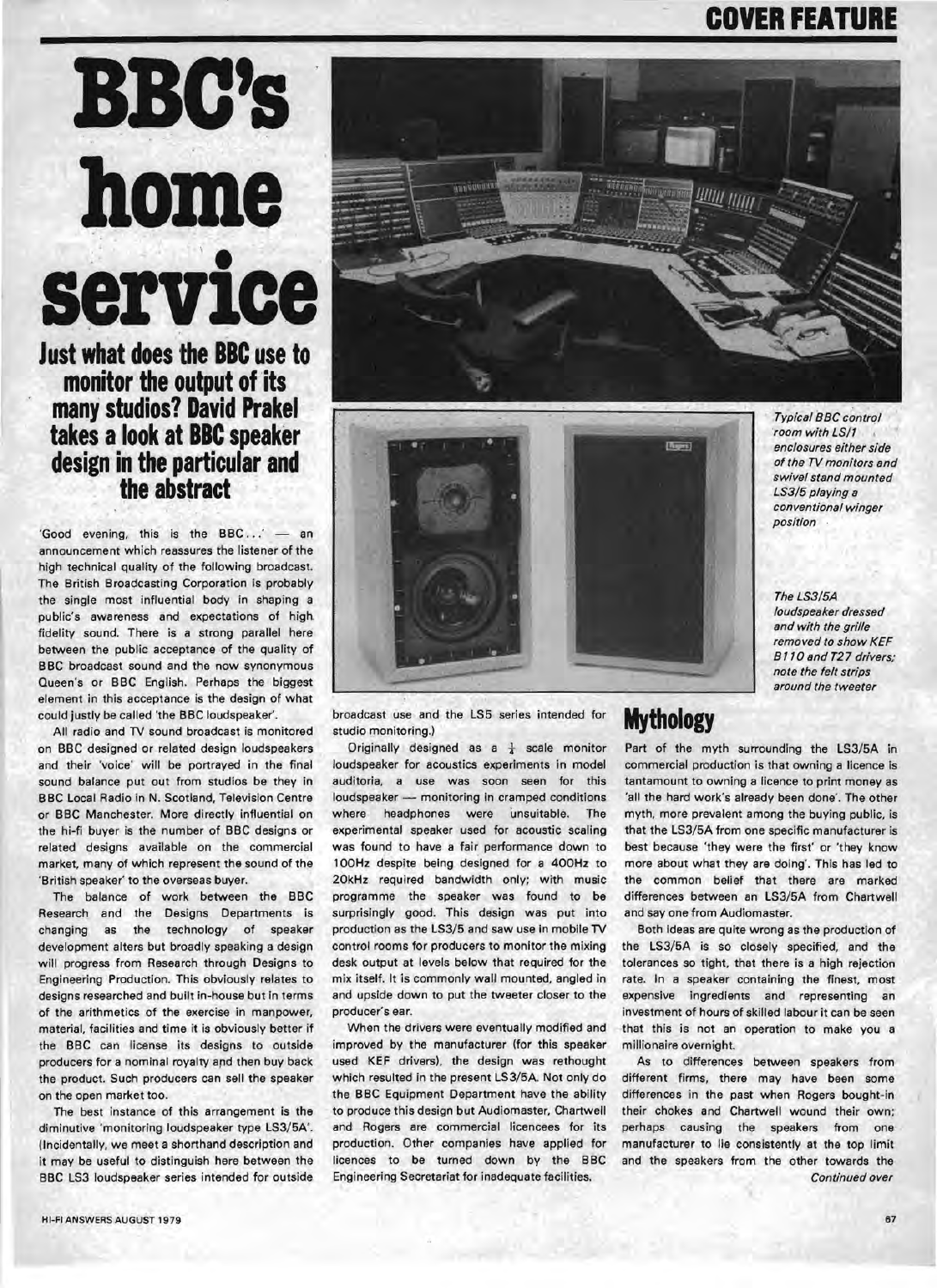# **COVER FEATURE**

#### continued from page 35

bottom limit. With Rogers and the production side of what was Chartwell Electro Acoustic Ltd under the wing of Swisstone Electronics, both these speakers are now produced on the same line. Audiomaster are working to the same closely specified design and turn out a product equal in every sense to those from Rogers and Chartwell. Price difference between the models is often quoted as evidence for the superority of one model over another but the biggest difference of just under £5 most probably relates to the acceptability of reduced profit margins as there is a fixed cost to the materials between manufacturers.

Just what does go into an LS3/5A? The cabinet measures 31 x 19 x 16cm and is made of 12mm birch plywood braced on every joint with beech wood battens, How many speakers 10 times the volume of the LS3/5A have bracing on every joint? - not a lot. The birch ply and beech wood has been closely specified as other hard woods (specifically Pirana Pine in the BBC's tests) showed up a clearly audible colouration due to interaction with a resonance of the bass driver chassis. Cabinet walls are damped with one layer of Bostik sound deadening panel and a layer of 16mm anechoic grade foam on the sides and two layers of deadening pads and a layer of 25mm thick foam,

Drivers are the KEF B11 0, specially selected to a BBC specification, and the KEF T27 tweeter which is fitted with a perforated metal grille which the BBC suggest 'has a small effect on the frequency response which is wholly beneficial as it raises the output somewhat at high frequencies'. The diaphragm of the T27 radiates almost omnidirectionally and to reduce colouration, and image instability, from secondary wavefronts reflected by the cabinet edges, the tweeter is surrounded by strips of thick felt.

Crossover is designed to allow matching between treble and bass drivers of different sensitivities by the incorporation of seven tap positions on an autotransformer. This idea is incorporated in the LS3/6 and LS5/8 (and other) BBC designs as it enables a blown tweeter to be replaced and its sensitivity allowed for by a service engineer. The crossover design of the 5A was first used in the LS5/1 and has proved its usefulness. The large 18-element board is mounted behind the tweeter on the front baffle and is prevented from rattling by means of a thick felt pad. Audiomaster ensure that each component is pulled down tight onto the board to prevent component rattles while I believe Rogers adopt the opposite principle of giving the components long enough legs to keep them away from the board.

#### **,Referenced**

Each licensee keeps as a reference one of a pair of LS3/5As of which the other is deposited with the BBC Research Department at Kingswood Warren. The official production test schedule states that a production loudspeaker should be compared with the standard LS3/5A using high quality tape recordings using a wide range of material.



Eighteen element crossover board for the LS3/5A enclosure, the seven position tap can be seen in front of the autotransformer at the back left of the board.

On the left the Spendor BCT in its improved version, on the right the Swisstone Rogers Export Monitor. Spot the differences between these cousins of the BBC LS3/6.

It should be pointed out that the design is of a loudspeaker as an integrated unit and indeed the grille cloth is as closely specified as the cabinet materials and it should be in contact with the felt strips surrounding the T27, or a glich will occur at 5.5kHz preceded by a peak at 4.5kHz. Without the grilles, a deep trough opens at 4kHz with a plateau from 6kHz upwards. (The moral here is don't use LS3/5As without their grilles as they are an integral part of the design; make certain they are located properly. Removing the grilles can make a difference - but that's not an improvement!)

The acceptance manual for the B110 bass driver runs to five pages and covers its mechanical inspection, electrical and acoustic testing, labelling, packing and storage. Detail enough to prove the close tolerance of the design.

Apart from licensing agreements, to which only the LS3/5A is subject at the present, the BBC, from its position of 'privileged neutrality', can develop designs that are put into commercial production after close liaison between the Corporation and manufacturers.

The original LS3/6 was a two-way design, flat to about 14kHz, which is all very well if you are monitoring stereo broadcasts which have no information above 14kHz but can be a problem in a TV studio if you are listening for a line whistle at 15.625kHz. The LS3/6 is now obsolete but the cabinet design lives on in the Rogers Export Monitor and the Spendor BC1 and BC2 designs. The original port was square section but both the

Rogers and Spendor use a port of circular cross section and Rogers a short tunnel.

Other detail changes in the commercial models include the change from paper coil formers to Nomex which enables the bass unit to handle 50 watts instead of the previous 11 watts with paper. The bextrene bass driver in the Rogers Export is an exclusive model made by Dalesford to Rogers' specifications. So much of the final quality of a speaker is determined by details like the cone profile and the temperature effects of the adhesives used.

### **Taxation**

But there was another factor influencing the design and that, believe it or not, was Purchase Tax. It was of course known that the Celestion HF1300 in the LS3/6 had a natural roll-off above 14kHz and the addition of a third driver to the design would not only improve the measured frequency response but also make the speaker exempt from Purchase Tax (as all three unit speakers were at the time). Rogers Loudspeakers (the Jim Rogers - Rogers Loudspeakers Co.) added a Celestion HF2000 to the design without altering the existing cross over but exploiting the natural roll-off of the HF1300 and adding a simple filter for the HF2000 unit. Referenced against a standard LS3/6 there were mutterings about phase anomalies but the public preferred a response to 20kHz. I have recently heard of American and Japanese audiophiles turning the clock back and wiring the super tweeter out of circuit or removing it entirely.

Swisstone Rogers have improved the three unit design by substituting a KEF T27 for the HF2000. Other detail changes are to make the speaker more suitable for domestic use and the auto transformer mentioned earlier has been replaced with a resistive attenuator. Air cored coils are now used instead of the iron cored inductors of the BBC design.

Spendor have put their own signature to the LS3/6 design - Spencer Hughes their MD is an ex-BBC man (one who holds the unique distinction of being able to lift a BBC LS5/5 by himself). The latest BC1 incorporates a longer throw bass driver with the HF1300 common to the Rogers and Spendor design rolling off into a Coles 4001G super tweeter. The reflex port has a foam ring to reduce turbulence around the edge of the port and therefore promotes a cleaner bass. The BC2 is simply a higher power handling version of the BC1. Spendor also produce an AB version of this speaker with built-in Quad power amplifiers.

#### **Designs**

What of the future? The early LS3/1 design, which was a large box with 15inch Goodmans paper bass driver crossed over to a Rola Celestion tweeter, was replaced by the LS3/7 design which, built and developed in-house, was never produced commercially. This speaker was a departure for the BBC as it was their first electronic crossover design. The active LS3/7 design incorporates a 12 inch bextrene driver crossed over to a soft-